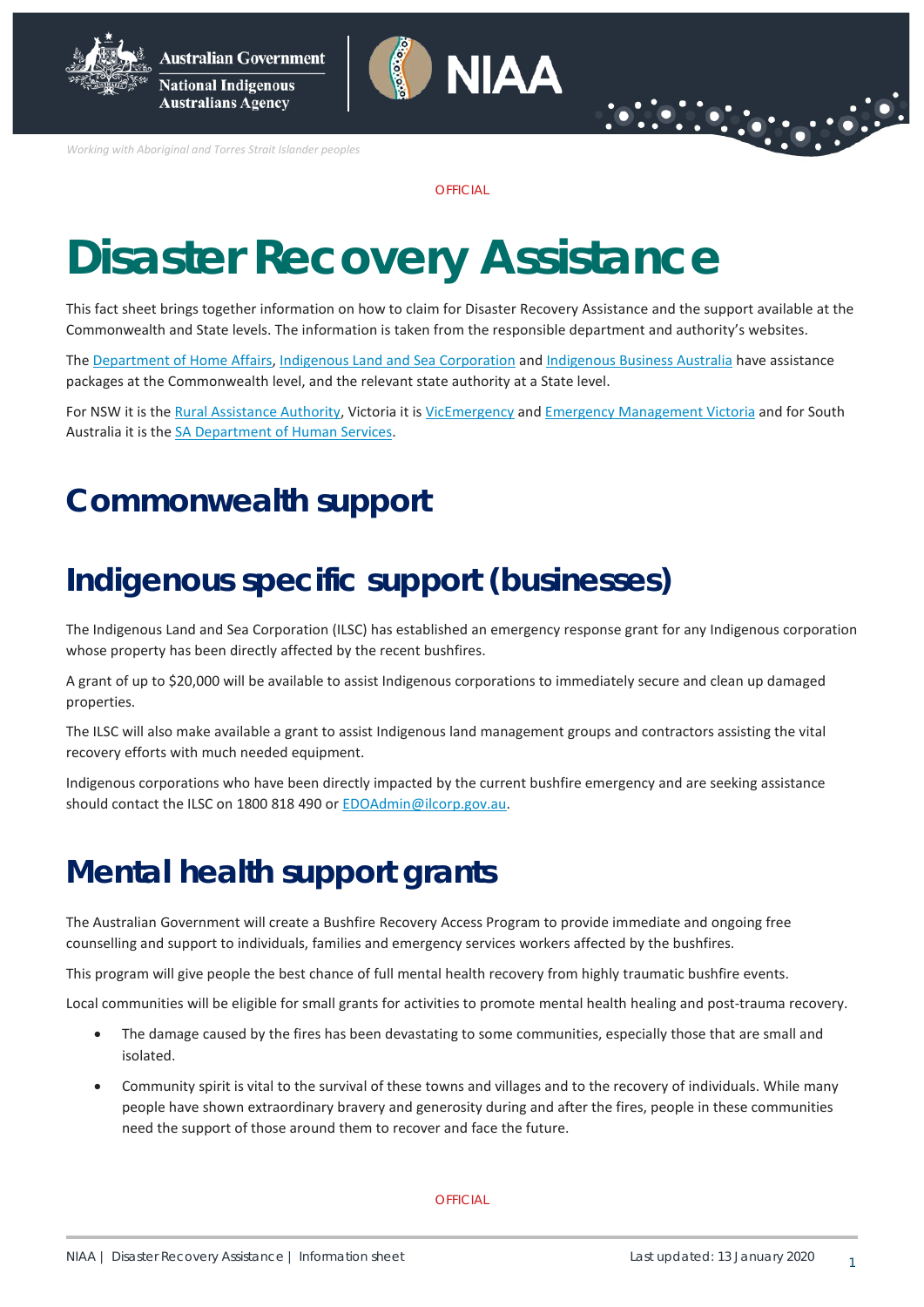- 
- Community connectedness and recovery grants of up to \$10,000 will be available to fund grass-roots level activities to help mental health and healing activities after the bushfires.
- These activities will promote peer support, with local residents helping each other and reaching out to others to identify those who are suffering Post Traumatic Stress Disorder or depression, and prevent suicides.
- Each Primary Health Network covering a fire affected region will be given funding for community grants and will administer the grants.
- Grants will be distributed over the next 12 months.

**For access to support services, please phone Services Australia on 180 22 66, or visit the Primary Health Networks website.**

**For more information about the Bushfire Recovery Access Program, please call the public health information hotline on 1800 004 599.**

## **State support (NSW businesses)**

### **Disaster Recovery Grants**

Natural disaster recovery grants provide immediate relief to eligible primary producers, small businesses and non-profit organisations, for clean-up and restoration costs in the aftermath of extreme natural disasters.

RAA administers these grants under the joint Commonwealth and NSW government funded Disaster Recovery Funding Arrangements (DRFA) 2018.

Disaster recovery grants of up to \$15,000 are available to primary producers, small businesses and not-for-profit organisations in Local Government Areas (LGA's) affected by the NSW bushfires that have occurred from 31 August 2019.

To find out if you are eligible view the [LGAs affected and the Guidelines.](https://www.raa.nsw.gov.au/disaster-assistance/disaster-recovery-grants/bushfires)

### **Disaster Relief Loans**

Natural disaster relief loans are available to declared Local Government Areas (LGA's). Applications for assistance must be lodged by the 'Application close' date outlined in [Declared natural disasters.](https://www.raa.nsw.gov.au/disaster-assistance/declared-natural-disasters)

Loans are available for primary producers, small businesses, sporting and recreation clubs, and non-profit organisations.

#### Primary producers

Primary producers directly affected by a declared natural disaster who are in urgent and genuine need of assistance, may be eligible for low interest loans of up to \$130,000.

This low interest rate loan can help a farm business to:

- continue to operate your farm businesses for the next twelve months or until the next income is received
- replace and repair damage caused to the property and associated improvements not covered by insurance.

Application forms are availabl[e online.](https://www.raa.nsw.gov.au/disaster-assistance/disaster-recovery-loans/primary-producers)

#### Small businesses

Small businesses who have been directly affected by a declared natural disaster including floods, fires or storm damage, may be eligible for low interest loans of up to \$130,000.

This low interest rate loan can help a small business: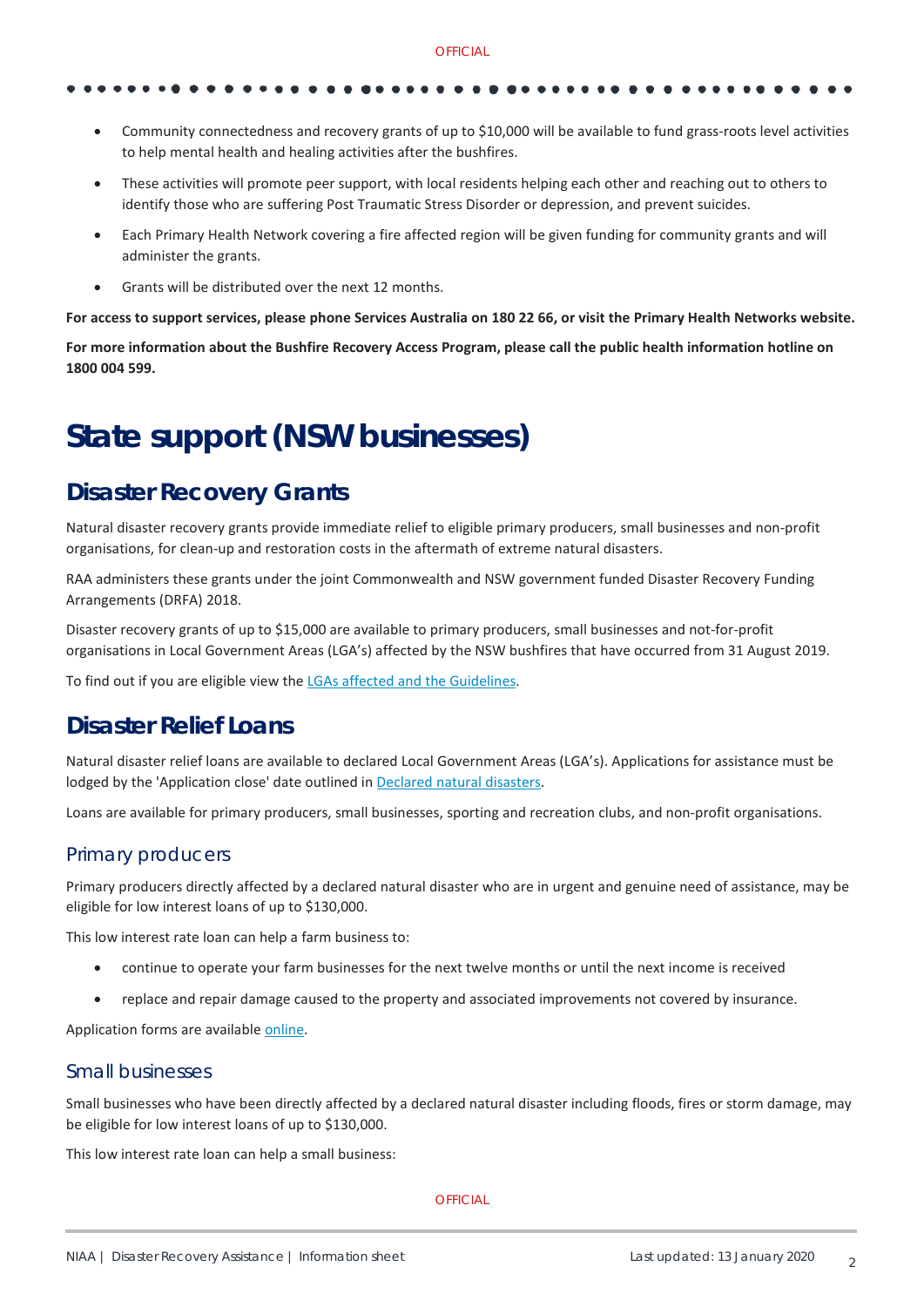- - return to its normal level of trading or until the next major income is received within 12 months from the date of disaster
	- replace and repair damage caused to your small business and associated improvements not covered by insurance.

Applications forms are availabl[e online.](https://www.raa.nsw.gov.au/disaster-assistance/disaster-recovery-loans/small-business)

#### Sporting and recreation clubs

Natural disaster financial assistance is available to help sporting and recreation clubs directly affected by a declared natural disaster including flood, fire or storm damage.

The low interest rate loan of up to \$10,000 can help meet the costs of restoring essential club facilities, equipment or other assets that have been damaged or destroyed by a natural disaster.

Application forms are availabl[e online.](https://www.raa.nsw.gov.au/disaster-assistance/disaster-recovery-loans/sporting-and-recreation-clubs)

#### Non-profit organisations

Natural disaster relief loans assist voluntary non-profit organisations directly affected by a declared natural disaster including flood, fire or storm damage.

Low interest rate loans up to \$25,000 are available:

- for the restoration of essential facilities that have been damaged or destroyed by a natural disaster
- and may also be directed towards temporary storage or leasing of alternate premises

Application forms are availabl[e online.](https://www.raa.nsw.gov.au/disaster-assistance/disaster-recovery-loans/non-profit-organisations)

### **Natural Disaster Transport Subsidy**

A natural disaster assistance transport subsidy is available to eligible farmers who are affected by a declared natural disaster event. This subsidy pays for the cost of transporting:

- fodder and/or water to an affected property
- stock to sale or slaughter
- stock to/from agistment.

Application forms are availabl[e online.](https://www.raa.nsw.gov.au/grants/natural-disaster-transport-subsidy)

## **State support (Victorian businesses)**

Victoria's Natural Disaster Financial Assistance (NDFA) scheme is available to Delivery Agencies including local councils, Catchment Management Authorities (CMAs) and state agencies, to relieve some of the financial burden that may be experienced following a disaster in accordance with the Australian Government's Disaster Recovery Funding Arrangements (DRFA).

Fact sheets and guidance on claiming are availabl[e online](https://www.emv.vic.gov.au/natural-disaster-financial-assistance/events-post-1-november-2018) at Emergency Management Victoria.